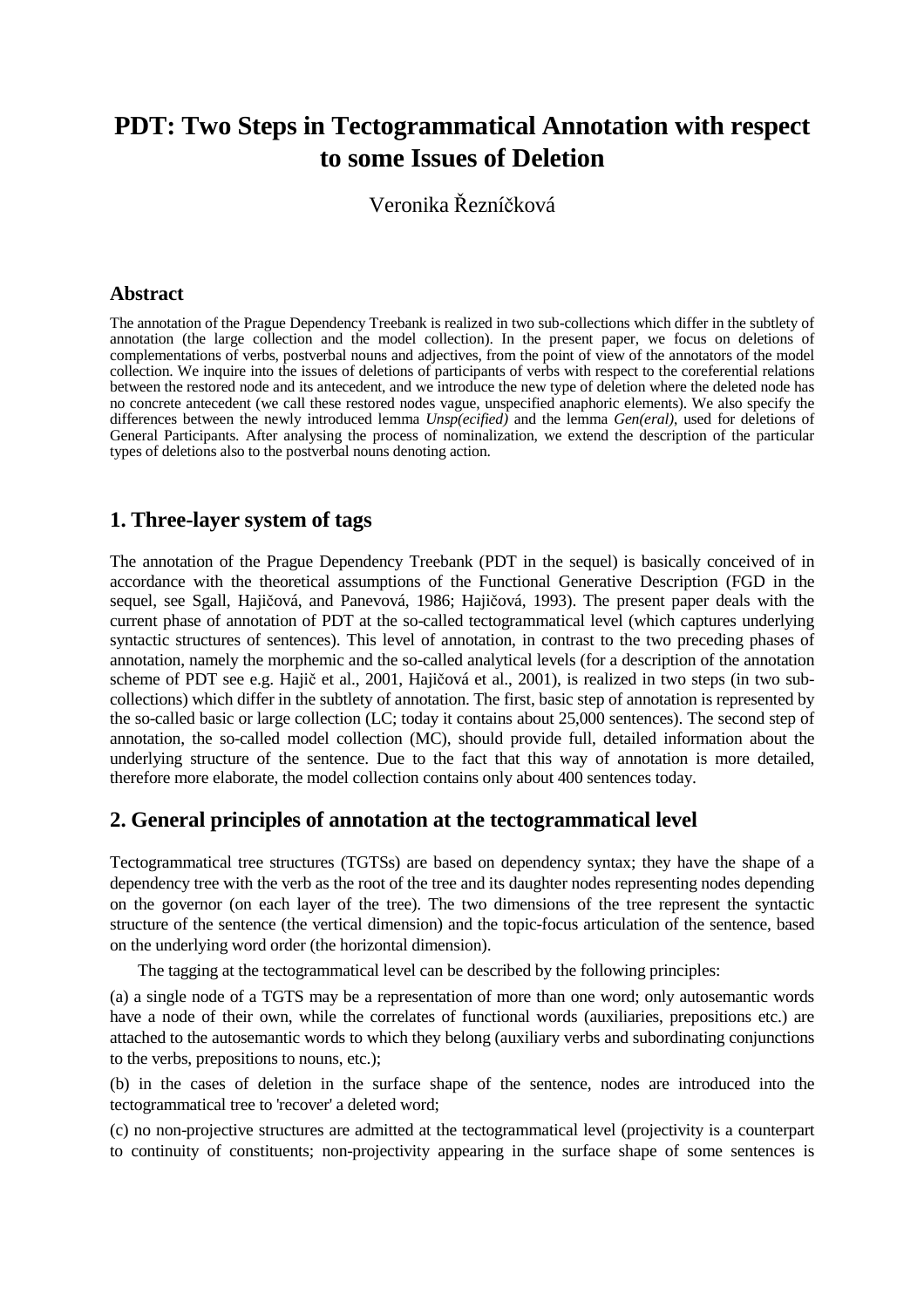supposed to be handled by movement rules between the tectogrammatical tree and the morphemic string);

(d) not only the direction of the dependence on the governing node (dependence to the left, dependence to the right) is taken into account, but also sister nodes are ordered (from left to right); their order reflects the scale of communicative dynamism which is relevant for the description of topic-focus articulation.

# **3. Complex tags**

Each label of a node consists of the following parts:

- the lexical value proper of the word (represented in a preliminary way just with the usual graphemic form of the word, the **lemma**),

- the values of the **morphological grammatemes** (corresponding primarily to the values of morphological categories such as modality, tense, aspect with verbs, gender and number with nouns, degree of comparison with adjectives),

- the values of the attribute **functor**, corresponding to (underlying) syntactic functions (Actor, Objective, Means, Locative, etc.);

- the values of the attribute **syntactic grammateme** (i.e. a more subtle classification of functors), accompanying some of the functors according to a more subtle (semantic) differentiation of these syntactic relations that is rendered on the surface first of all by prepositions and cases of nouns; this concerns the functors with participants (arguments) ACT (Actor) and PAT (Patient); e.g. *Není pen*ě*z*  '(There) is no money' ACT.GNEG; *Vody ubývá* 'Water (Genitive) is running low' ACT.GPART; then it concerns the functors with the meaning of location LOC, DIR-1, DIR-2 and DIR-3 (corresponding to the questions 'where?', 'from where?', 'through which place?' and 'where to?', respectively); thus e.g. LOC (expressed in Czech by several prepositions which combine either with the locative (Loc) or with the instrumental (Instr) case of the noun) is subcategorized into *na*+Loc ('on': *na stole* 'on the table'), *v*+Loc ('in'), *u*+Loc ('by'), *nad*+Instr. ('above'), *pod*+Instr ('under'), *za*+Instr ('behind'), *mezi*.1+Instr ('among'), *mezi*.2+Instr ('between'), etc. As for functors having a temporal meaning, a similar subcategorization is established with the functor TWHEN (with the grammatemes AFT 'after', BEF 'before', NIL 'on Monday', 'next year'). A positive or negative grammateme is attached to ACMP ('with' vs. 'without'), REG ('with regard' vs. 'without regard') and BEN ('for' vs. 'against');

- the values of a special attribute capture the basic information about the **topic-focus articulation** (TFA) of the sentence;

- the values of the attribute **del(etion)** are specified for nodes restored in the tectogrammatical tree structure and correspond to the different character of the deleted item, often depending on its antecedent. When the antecedent of the node is an expanded head node, then the restored node gets the index ELEX. If this is not so, then the restored node gets the index ELID;

- the values of the attributes **coref(erence)**, **cornum** (number of antecedent), **corsnt** (coreference in the sentence) and **antec(edent)** (functor of antecedent with grammatical coreference) which reflect the linking of sentences to each other and to the context of situation. The value of the attribute COREF is the lexical value of the antecedent of the given anaphoric node (this node itself may be present on the surface or deleted). The value of the attribute CORNUM is equal to the serial number of the antecedent of the given node (to avoid uncertainty in case of two occurrences of the same word in the sentence). The attribute CORSNT indicates whether the antecedent is in the same sentence (it gets the value NIL) or in the preceding context (it gets the value PREVi, e.g. PREV1 if the antecedent is in the immediately preceding sentence, PREV2 if the antecedent is in the second sentence preceding the given sentence, PREV3...)

- some other indices for **phrasemes**, **direct speech** etc.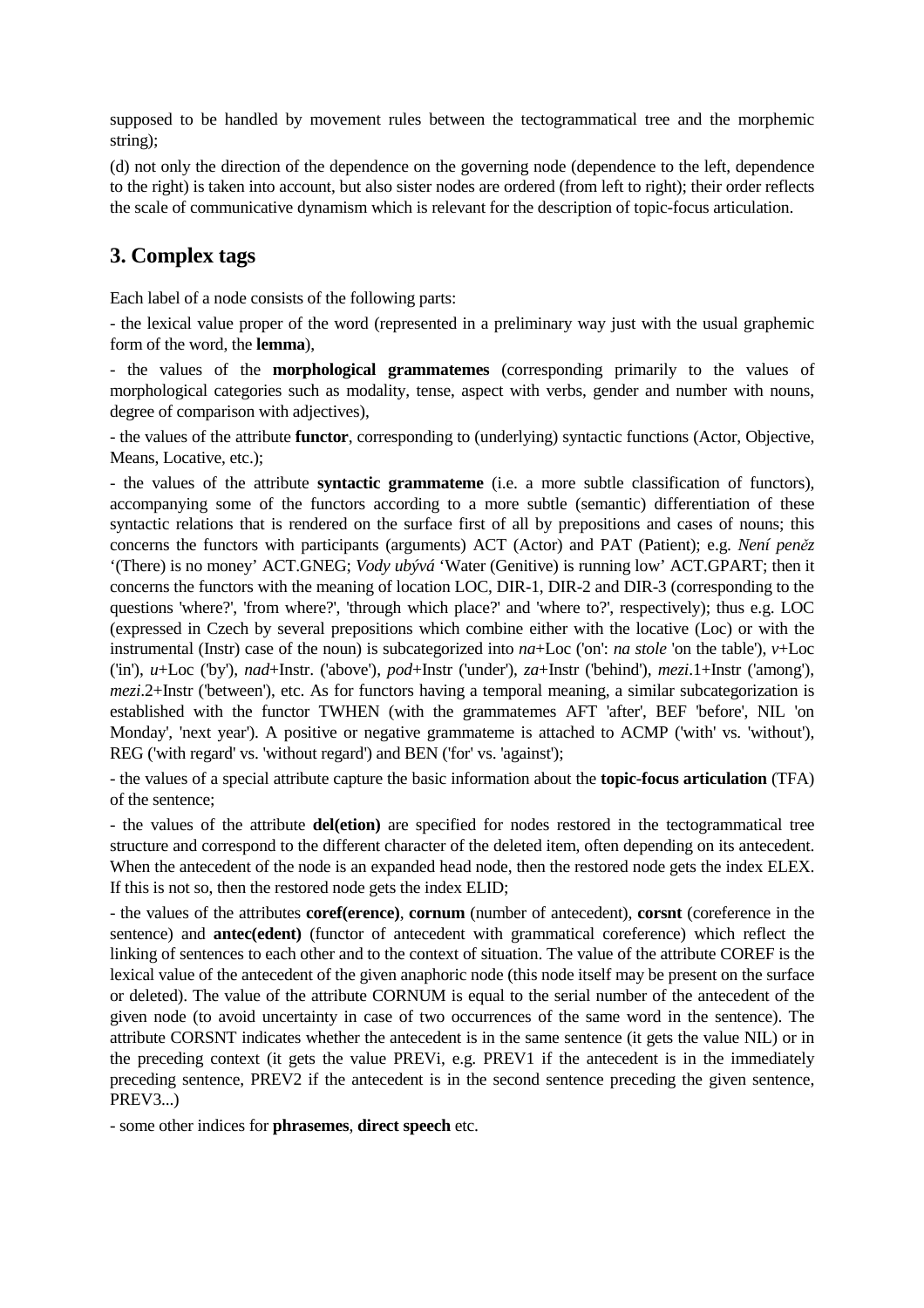# **4. Two sub-collections: Large collection and Model collection**

The two sub-collections of the tectogrammatical level of annotation (namely the large collection (LC) and the model collection (MC)) differ especially in the entirety of filling in the values of the attributes mentioned above. After the first automatic procedure which allows for a transduction of the analytic trees to the tectogrammatical ones the main task of annotators of LC is to revise the syntactic structure of the given sentence, to restore the deleted nodes and to label all nodes in the tree with functors. The main task of annotators of MC is to restore remaining elided nodes, to fill in the values of the attributes mentioned above which have not been derived by automatic transduction from the analytic level and to capture the transposed use of forms (historical present tense and the present *pro futuro*, singular validity of *pluralia tantum*, etc.).

## **5. Deletions of complementations of verbs, postverbal nouns and adjectives**

One of the most difficult issues within corpora annotation on an underlying syntactic level is the restoration of nodes omitted in the surface shape of the sentence, but present on the level of tectogrammatical structure (TGTS). We would like to illustrate the complexity of the task of the annotation of the "model" collection on some of the issues concerning the restoration of nodes for semantically obligatory complementations (valency slots) of verbs, postverbal nouns and adjectives, and on the issues concerning coreference relations of the restored nodes to their antecedent.

## **5.1. Deletions of complementations of verbs**

## **5.1.1. Classification of deletions**

We have already mentioned that in the cases of deletion in the surface shape of the sentence, nodes are introduced into the tectogrammatical tree to 'recover' a deleted word. Some of the papers mentioned in the list of references deal with the issues of deletions, i.e. with the general principles of the reconstruction of deletions. According to these papers the following types of deletions should be recognized (see esp. Hajičová and Ceplová, 2000; Hajičová and Sgall, 2000):

(i) deletions licensed by the grammatical properties of sentence elements or sentence structure (grammatical identification of the deleted item).

Within group (i), two situations may obtain:

 (a) only the syntactic position itself in the sentence structure is predetermined, but its lexical setting is ...free" (esp. the zero form of a subject pronoun given by the pro-drop character of Czech, e.g. *P*ř*edseda vlády* ř*ekl, že p*ř*edloží návrh na zm*ě*nu volebního systému* 'The Prime-minister said that Ø will submit a proposal on the change of the electoral system' - The "dropped" subject of the verb předloží "will submit" may refer to the Prime-minister, to the Government, or to somebody else identifiable on the basis of the context)

(b) both the position and its "filler" are predetermined (as with verbs of "control", e.g. *Předseda vlády slíbil p*ř*edložit návrh na zm*ě*nu volebního systému* 'The Prime-minister promised to submit a proposal on the change of the electoral system' – The identification of the underlying subject of the infinitive is "controlled" by the Actor of the main verb, in this example it is "the Prime-minister")

 A specific type of deletion is that of the so-called General Participant (see Daneš 1971, Panevová 1973). Its "filler" may be paraphrased as "those who in general are competent to do it" or "that what in general is used to be done in such a case" and so on, e.g. *Náš chlapec už* č*te* 'Our boy already reads'. – What does he read? That what in general is used to be read.

(ii) deletions possible only if the preceding context (be it co-text or context of situation) exhibits certain specific properties (contextual identification of the deleted item); this type of deletion may be called textual ("occasional") deletion (e.g. *Potkal jsi Jirku? Potkal.* 'Have you met Jirka? (I-) Met (him).')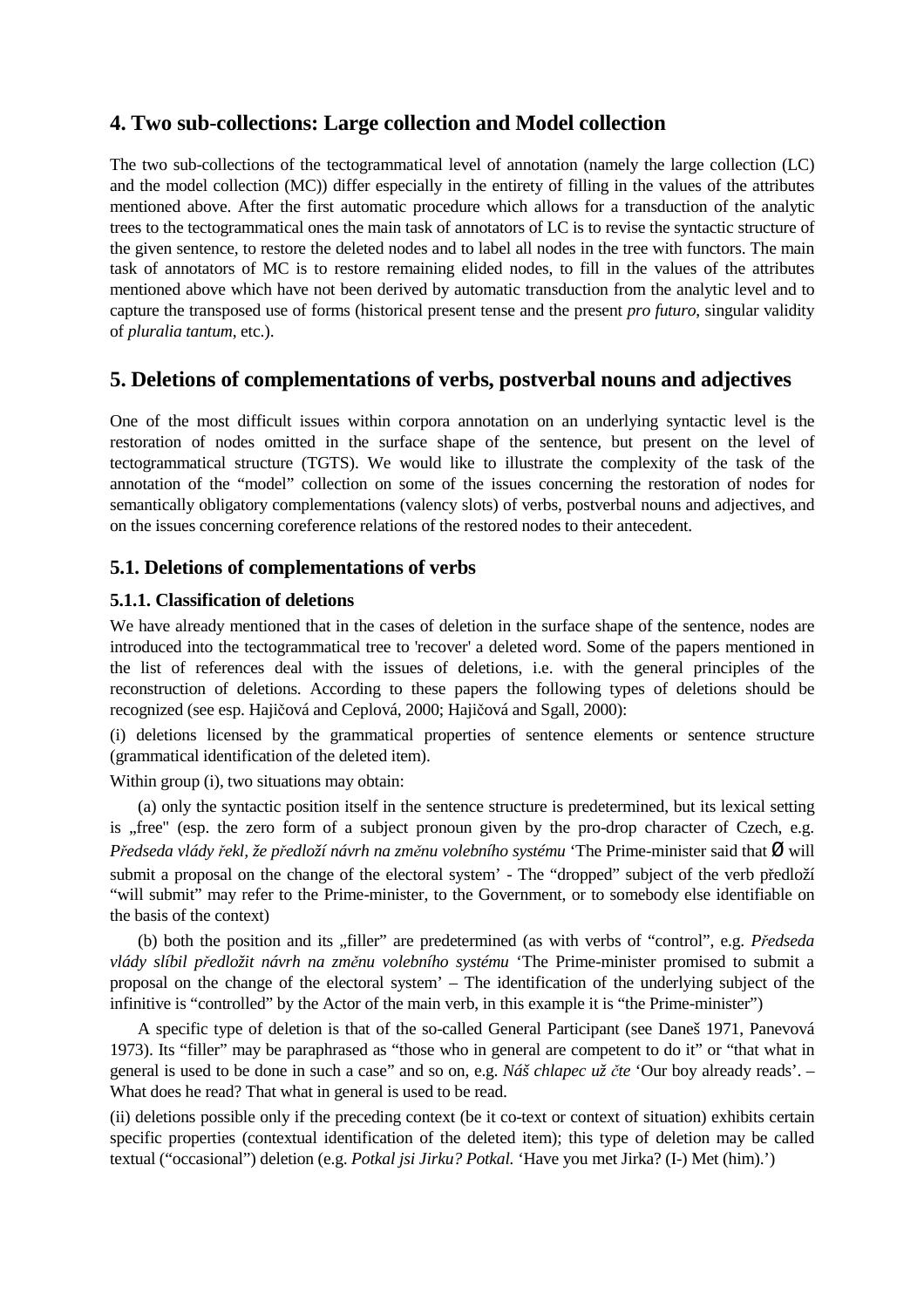From the other point of view, considering the possibility / impossibility of restoration of the respective node at the surface layer of the sentence, we can differentiate three possibilities within group (i):

(ia) It is possible to restore the deleted node.

 $\overline{\phantom{a}}$ 

(iba) In constructions with the obligatory "control" it is "forbidden" to restore the deleted node from clear grammatical reasons: it is simply impossible to restore it. Also in passive reflexive constructions with the general Actor a word expressing the Actor is excluded.

(ibb) In sentences with general Patient it is also "forbidden" to restore the deleted node. F. Daneš states that in sentences with this type of participant the object is not expressed and it is not possible to restore it (e.g. *Tenhle pes nekouše* 'This dog does not bite'; Daneš, 1971, p. 133). The syntactic position for the Patient is here, of course, open; however, any filler (including various paraphrases of the notion of generalization) changes the meaning. Paraphrases like *Tenhle pes nikoho nekouše* 'This dog does not bite anybody', *Náš chlapec už* č*te všechno, co je možné* č*íst* 'Our boy already reads everything that is possible to be read' are neither common, nor equivalent to the empty surface form.

## **5.1.2. Possible lemmas of restored nodes with respect to the type of coreference**

All types of deletions mentioned above are accompanied by a specific type of coreferential relations between the restored node and its antecedent – they were paraphrased by such expressions like "lexical setting" or "filler" there. This coreferential relation may be again grammatical or textual (cf. Hajičová, Panevová, and Sgall, 2000). Annotators have to label restored nodes with special lemmas (*Cor* "control" for the cases of grammatical coreference, *Gen(eral)* for General Participants , *já* 'I', *ty* 'you', *on* 'he' etc. for the cases of textual coreference) according to the type of deletion and the type of coreference, and to specify the values of the attributes (i.e. attributes COREF, ANTEC, CORNUM and CORSNT, cf. above).

Thus the coreferential relation between the restored node and its antecedent may be:

a) **Grammatical**, as that between an argument of the verb of control (functioning as the controller) and the subject of the embedded verb (functioning as the controllee) (the group (ib) above), e.g. in the TGTS for the sentence *Podnik hodlá zvýšit výrobu* 'The company intends to increase the production' a node is restored depending on the verb *zvýšit* 'increase' with the lexical label *Cor* and the functor ACT; the attributes of the coreferential relations get the relevant values.

b) **Textual**, as with the zero form of a subject pronoun given by the pro-drop character of Czech (the group (ia) above) or with the deletion of the respective node in the surface shape of the sentence which is conditioned by the preceding context rather than by some grammatically determined conditions (the  $group (ii))^1$ .

#### c) **Transition from textual coreference to coreferential relations without a concrete antecedent**

It seems to be necessary to distinguish also deletions which do not refer to any concrete antecedent; thus the attribute COREF with the restored node gets the value NA (=non-applicable). This is not only the case of General Participant (belonging to the group (i)), but it concerns also restored nodes with pronominal lemmas, especially with "deconcretized"  $1<sup>st</sup>$  and  $3<sup>rd</sup>$  person plural (cf. also Panevová 1998, e.g. *V češtině máme sedm pádů* 'In Czech we-have:1<sup>st</sup> pl seven cases', *Tady dobře vaří* 'Here well theycook: 3rd pl'). Analysing the sentences from PDT, we find also sentences where the restored node refers to the "contents" of the preceding text rather than to some particular element.

<sup>&</sup>lt;sup>1</sup> We do not capture coreferential relations in cases of deletions with pronominal lemmas for the 1<sup>st</sup> and the 2<sup>nd</sup> person (the lemmas *já* 'I', *ty* 'you', *my* 'we', *vy* 'you'), even not in the sentences where the referent can be delimited from the context, e.g. Na hřistě přišel i Honza. 'Also Honza has come to the playground.' "Zkus i.e. Honza) to taky?", zeptal se Petr a ukázal na Honzu. 'Will (you ELID) try it too?', Petr asked and pointed at<br>Honza. "Jen to přeskočíš (ty 'you' ELID, i.e. Honza) a podlezeš." '(You) will just jump over it and crawl un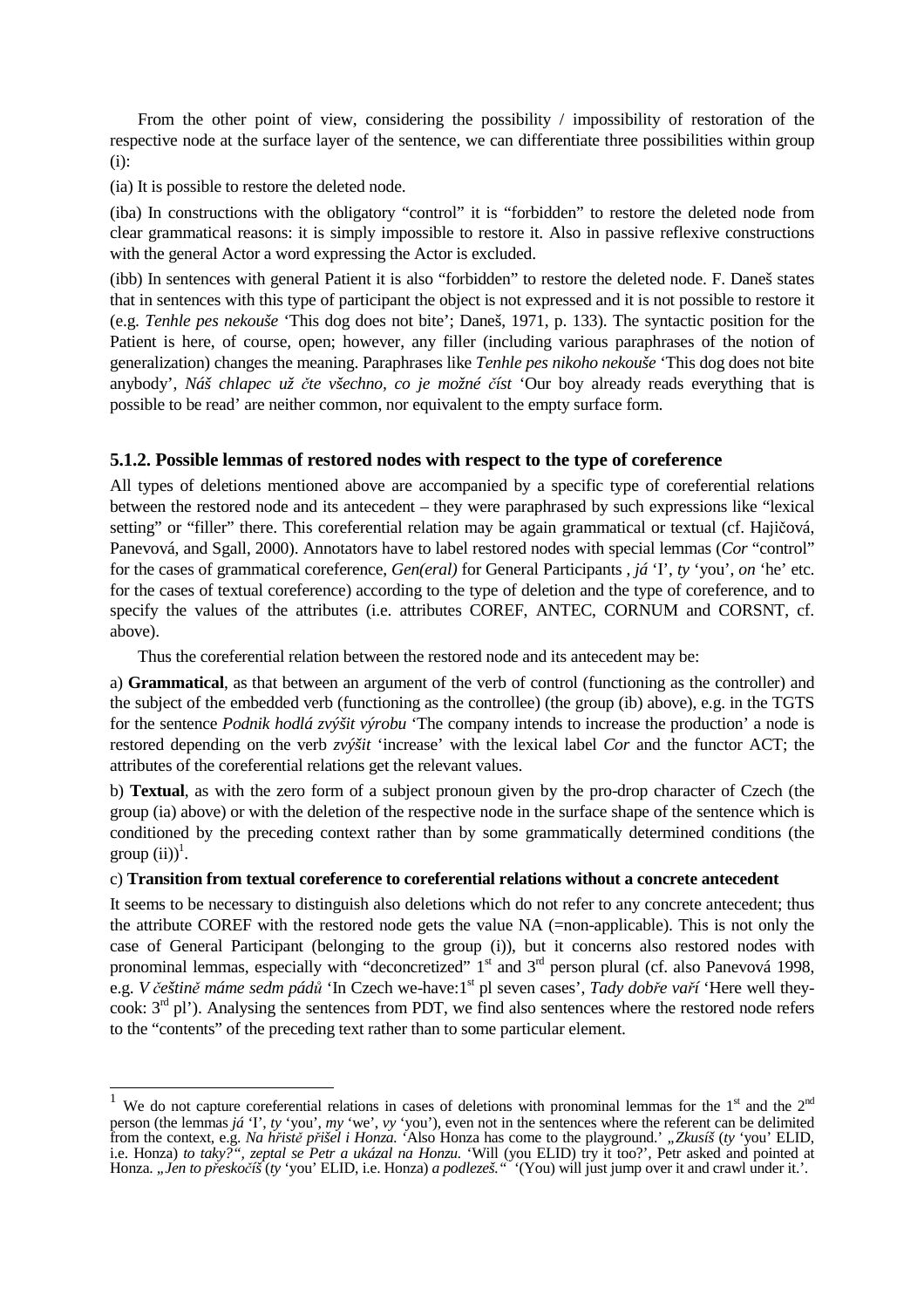#### **5.1.3. Introduction of a new lemma** *Unsp*

While discussing the issues of "deconcretized" participants, J. Panevová postulated an **unspecified, vague** anaphoric element *oni* 'they' for labelling this type of nodes restored on the underlying level (see Panevová, 1998). The vagueness of this element is reflected by the introduction of the special lemma *Unsp(ecified)* instead of clear anaphoric character of the lemma *on* 'he' (see also Hajičová et al., 2001)). According to Marková and Panevová (in press) the lemma *Unsp* is used when the node refers to some not exactly specified group of people / objects. Lemma *Unsp* serves only for those cases of deconcretized Actors which do not include the speaker (therefore only for those constructions where the form of the verb is in agreement with the zero subject form "3<sup>rd</sup> person plural, animate"). Marková and Panevová mention also one of the distinctions between two special types of deletions, namely between the lemma *Gen* and the lemma *Unsp*: The possibility of a (at least) probable delimitation of the referent distinguishes the lemma *Unsp* from the lemma *Gen* which is used for a node referring to all Actors / Patients typical for the respective situation.

 The specification of criteria for distinction between the lemma *Gen* and the lemma *Unsp* seems to be a very delicate issue. We will inquire into these criteria analysing individual participants, namely Actor, Addressee and Patient.

 For the differentiation of the compared lemmas with all these participants two properties, serving also as the different points of view for classification of deletions, are crucial:

(i) typical surface realization (cf. section 5.1.1 above);

(ii) possibility / impossibility of delimitation of a referent (cf. section 5.1.2 above).

#### **5.1.3.1.** *Unsp* **with Actor**

According to Marková and Panevová also the exclusion of the speaker can differentiate between the two investigated types of deletion when Actor is concerned. Table 1 illustrates possible criteria for the distinction of the lemma *Gen* and the lemma *Unsp*:

| Lemma of the | <b>Exclusion of</b> | <b>Typical surface realization</b>   | <b>Delimitation of the referent</b> |
|--------------|---------------------|--------------------------------------|-------------------------------------|
| node         | the speaker         |                                      |                                     |
| Gen          | It does not say     | Reflexive passive construction       | All Actors typical for the          |
|              | anything            |                                      | respective situation                |
| Unsp         | Yes                 | The verb is in agreement with        | A not exactly delimited group of    |
|              |                     | the zero subject form " $3rd$ person | people, but we can estimate the     |
|              |                     | plural, animate"                     | possible referent from the          |
|              |                     |                                      | context                             |

**Table 1:** Differences between the lemma *Gen* and the lemma *Unsp* with ACT

Deletions with General Participants:

- (1) *Tato potvrzení se vydávají Gen*.ACT *Gen*.ADDR *na po*č*kání*
- (1') 'These receipts Refl issue- $3<sup>rd</sup>$  pl upon waiting'

Deletions with unspecified elements:

- (2) *Ukradli Unsp*.ACT *nám auto*
- (2') 'They-stole the car from us'
- (3) *Vypnuli Unsp*.ACT *proud*
- (3') 'They-cut off electricity'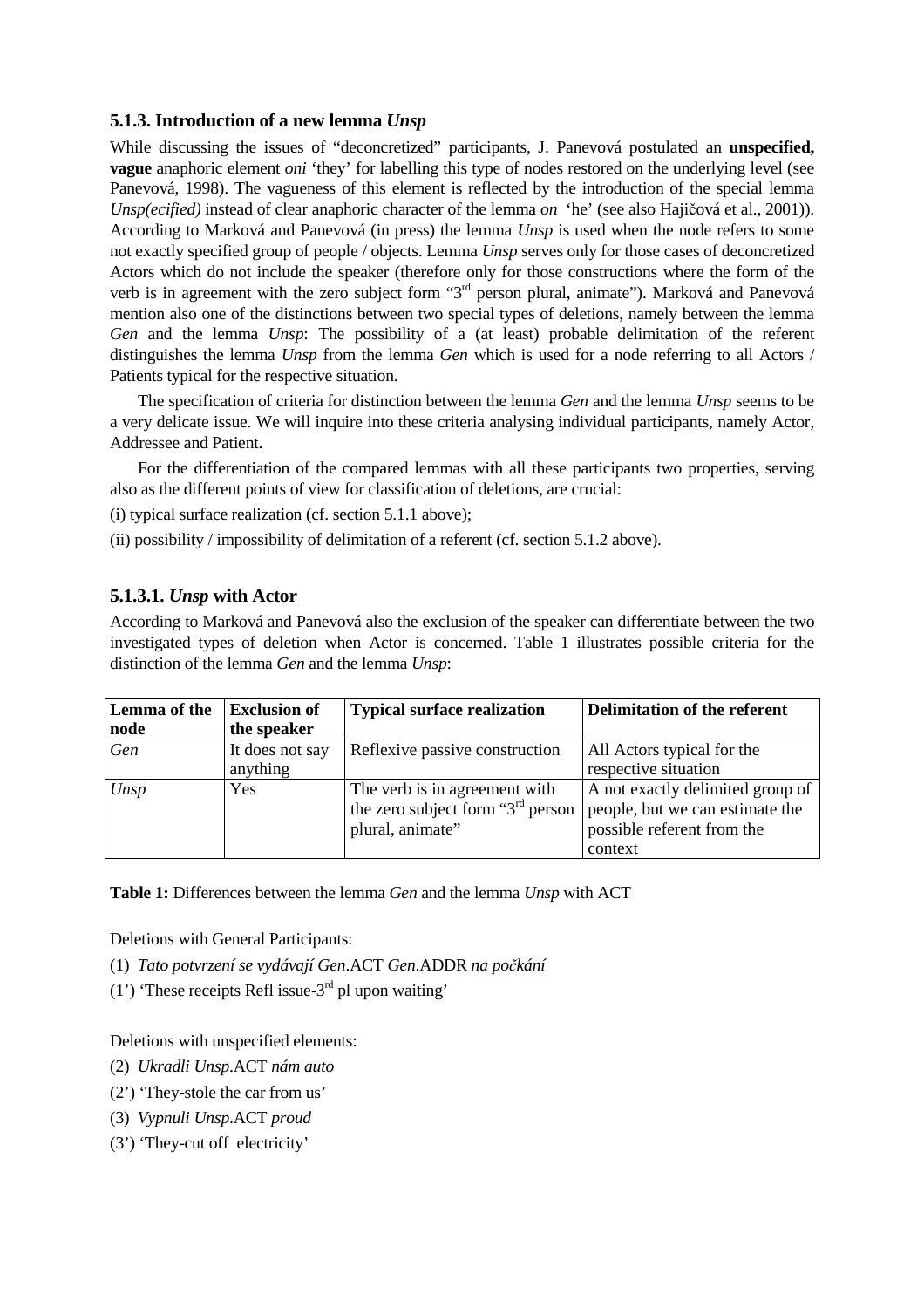For constructions with unspecified Actors it is also typical, but not necessary, to use some adverbial with the meaning of location delimiting the group of people from which we can assume the possible referent, e.g.:

- (4) *Na pošt*ě*.*LOC *zavírají Unsp.*ACT *v šest hodin odpoledne*
- (4') 'At the post-office.LOC they-close at six o'clock p.m.'
- (5) *Tady.*LOC *dob*ř*e va*ř*í Unsp.*ACT
- (5') 'Here.LOC well they-cook'

## **5.1.3.2.** *Unsp* **with Addressee**

Considering the Addressee indicates very often some man or group of people it is obvious that some adverbial with the meaning of location delimitating the group of people from which we can predetermine the possible referent is characteristic also for sentences where deletions of Addressee can be restored with the newly introduced lemma *Unsp*, e.g.:

- (6) *Doma.*LOC *slíbil Unsp*.ADDR*, že p*ř*ijde brzy, ale kamarád*ů*m* ř*ekl n*ě*co jiného.*
- (6') 'At home. LOC he promised  $\varnothing$  to come soon, but he told his friends something else'
- (7) *Celý den o tom jednal Unsp*.ADDR *ve vlád*ě*.*LOC*.*
- (7) The whole day he negotiated  $\varnothing$  about that in the cabinet. LOC'

 In contrast with the same type of deletion with Actor, the zero position can be treated as typical surface realization of deletion of vague, unspecified Addressee. Of course, the criterion characteristic just for Actor (exclusion of the speaker) is missing in the table describing the criteria for distinction between the lemma *Unsp* and the lemma *Gen* (cf. also example (1) above) with Addressee (see Table 2):

|            | Lemma of the node Typical surface realization | Delimitation of the referent                 |
|------------|-----------------------------------------------|----------------------------------------------|
| <b>Gen</b> | Zero                                          | All Addressees typical for the respective    |
|            |                                               | situation                                    |
| Unsp       | Zero                                          | A not exactly delimited group of people, but |
|            |                                               | we can estimate the possible referent from   |
|            |                                               | the context                                  |

**Table 2:** Differences between the lemma *Gen* and the lemma *Unsp* with ADDR

## **5.1.3.3.** *Unsp* **with Patient**

Two investigated types of deletion with Patient seem to be distinguishable only with difficulty. The zero object position is the typical surface realization with both of them. However, the possibility / impossibility of delimitation of an referent (sometimes just from the context, but sometimes also by some adverbial with the meaning of location identifying the group of possible referents) helps to differentiate the lemma *Gen* from the lemma *Unsp* also with Patient (see Table 3):

|      | Lemma of the node   Typical surface realization | Delimitation of the referent               |
|------|-------------------------------------------------|--------------------------------------------|
| Gen  | Zero                                            | All Patients typical for the respective    |
|      |                                                 | situation                                  |
| Unsp | Zero                                            | A not exactly delimited group of Patients, |
|      |                                                 | but we can estimate the possible referent  |
|      |                                                 | from the context                           |

**Table 3:** Differences between the lemma *Gen* and the lemma *Unsp* with PAT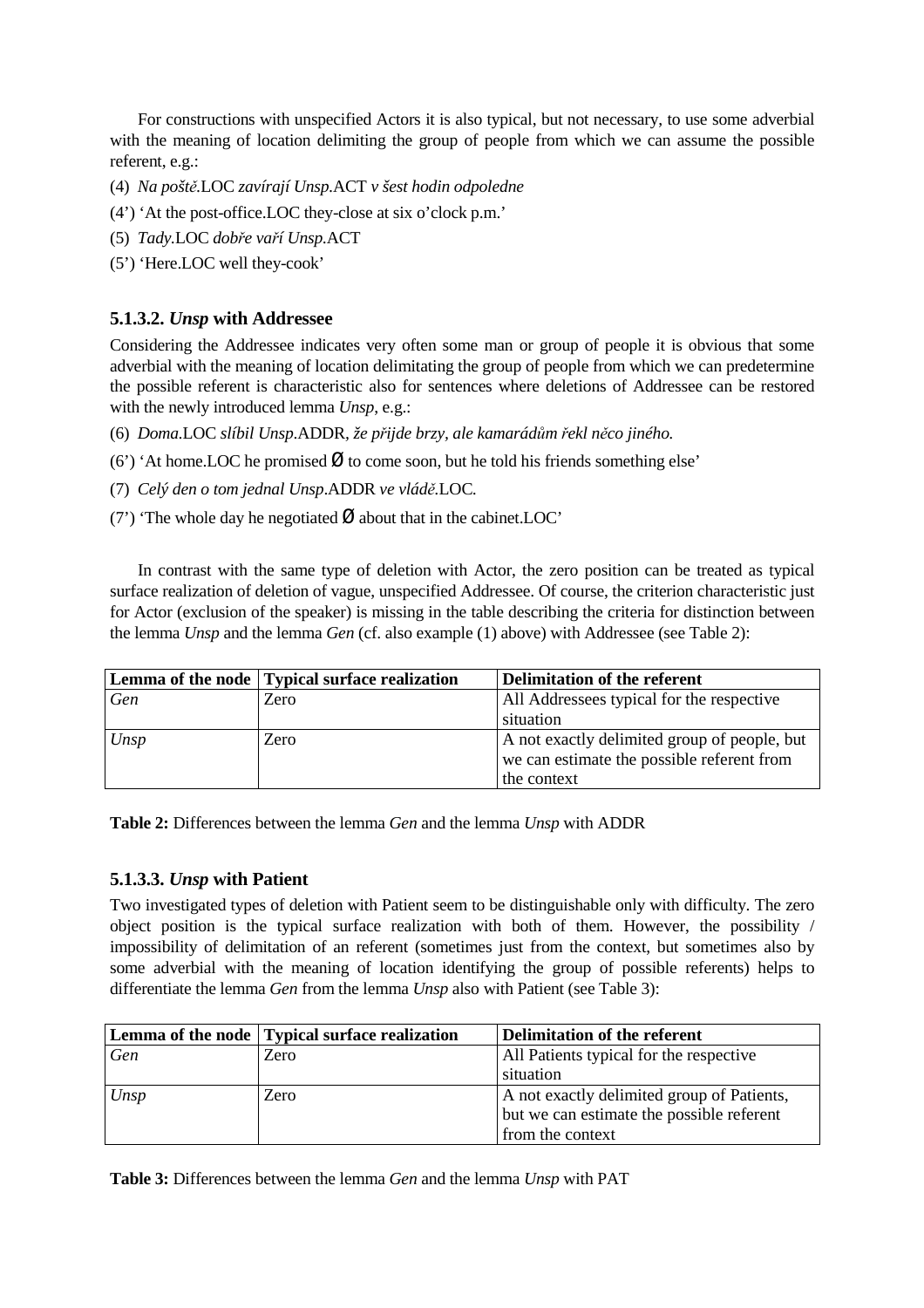Deletions with unspecified elements:

(8) *Ptáme se na vrcholnou sezónu: "Kdy je nejlepší p*ř*ijet na safari?".* 

(9) *"Od poloviny prosince do poloviny února, vybrali jste si Unsp*.PAT *dob*ř*e", chválí Unsp*.PAT *John.*

(8') We ask about the peak season: "What is the best time to come to safari?"

(9') "From the middle of December to the middle of February, you have chosen  $\emptyset$  well", commends  $\emptyset$ John.

 Štícha (1987) describes several types of objects (referents) which can be referred to within constructions with an unexpressed object. Some of them can be also classified as deletions with the lemma *Unsp*:

(10) *Jakmile m*ě*la trochu* č*asu, už gruntovala, vynášela Unsp*.PAT, *p*ř*estavovala Unsp*.PAT...

(10') 'In her spare time, she was always tidying up  $\emptyset$ , carrying out  $\emptyset$ , rearranging  $\emptyset$ ...'

(11) *Když se to*č*ila u plotny.*LOC*, míchala Unsp*.PAT*, p*ř*isypávala Unsp*.PAT*, p*ř*ilévala Unsp*.PAT...

(11') 'When she was spinning around the kitchen range. LOC, she was mixing  $\emptyset$ , adding  $\emptyset$ , pouring  $\emptyset$ ...'

 According to Štícha, there are also some verbs which are commonly used without its object; the intransitive usage is very usual (fixed) with them. Their object can be almost explicitly determined, even though it is not specified in the preceding context, e.g.: *smeknout* 'take off', *zaparkovat* 'park', *utrácet*  'overspend', *zapálit si* 'light (a cigarette) for oneself', *zav*ě*sit* 'hang up'. The zero object position can refer to a single specific object, e.g. *sluchátko* 'receiver' with *zav*ě*sit* 'hang up', or to a limited group of objects, e.g. *pokrývka hlavy* 'headgear' with *smeknout* 'take off', *vozidlo* 'vehicle' with *zaparkovat*  'park'.

There are three possibilities of capturing this type of deletion in FGD (PDT):

1. The verb will have two meanings in the lexicon: (i) the transitive verb with the possibility of using of the object; (ii) the intransitive verb;

2. The construction may be considered as a textual deletion, therefore the node will be restored with the pronominal lemma and the attribute COREF will be filled in by the lemma of the respective word, although this referent is not expressed in the preceding context;

3. The construction may be captured by the new lemma *Unsp* and in this way we will indicate the idiomatic intransitive verbs.

The selection of one of these possibilities is still an open question.

#### **5.2. Deletions of complementations of deverbative nouns**

 $\overline{a}$ 

The restoration of deletions includes not only the restoration of all obligatory participants and obligatory free modifications of verbs deleted for various reasons at the surface shape of the sentence, but also the restoration of obligatory members of valency frames of postverbal nouns and adjectives<sup>2</sup>. Description of particular types of deletion with postverbal nouns and adjectives is a very specific task and to be able to

 $2^2$  All obligatory dependents of verbs deleted at the surface shape of the sentence are restored in LC. As for nouns, the situation is more difficult. Only obligatory dependents of nouns derived from verbs by productive means (with the suffix *-ní, -tí*; so-called "verbální (slovesná) substantiva", e.g. *létat – létání* - 'to fly – flying'; *pokrýt - pokrytí* - 'to cover - covering') are restored in LC. Nouns derived from verbs by non-productive means (so-called "podstatná jména dějová", e.g. *létat - let* - 'to fly - flight') get their dependents only in MC. Also the deleted obligatory members of valency frames of postvebal adjectives are restored only in MC.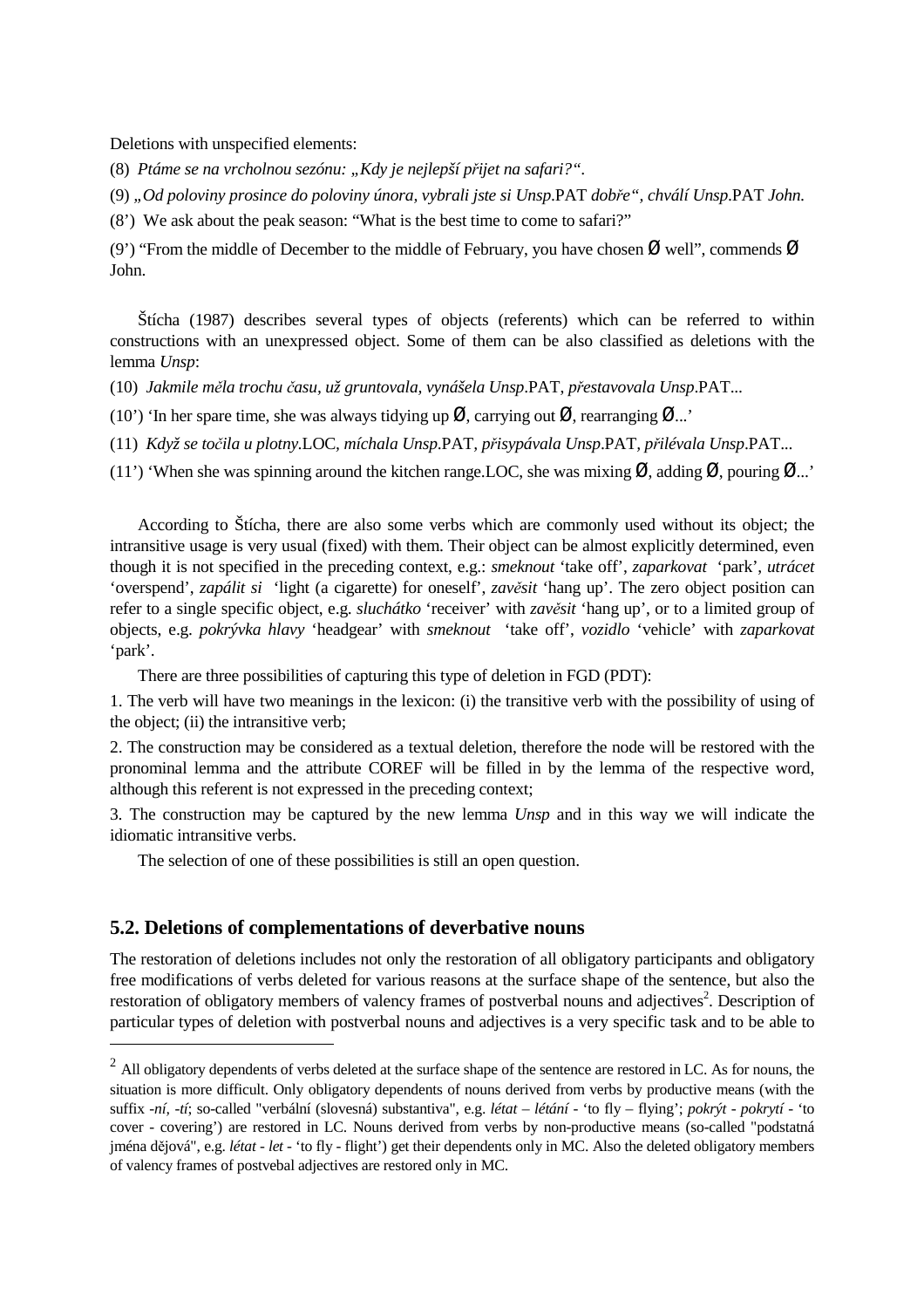manage it, we must, first of all, understand the complexity of the process of nominalization. In this part of the paper, we focus on deletions of complementations of deverbative nouns denoting action.

#### **5.2.1. The process of nominalization**

By nominalizations we understand:

a) Nouns derived from verbs by productive means (e.g. *rozhodnutí* 'decision making', *obžalování*  'accusing' or nouns derived from verbs by non-productive means or by the zero suffix (e.g. *rada*  'advise', *slib* 'promise');

b) Nouns derived from a predicative adjective (e.g. *on je schopen ud*ě*lat* 'he is able to do sth' → *jeho schopnost napsat knihu* 'his ability to write a book', *on je povinen ud*ě*lat* 'he is obliged / required to do sth' → *jeho povinnost vydat majetek* 'his duty / obligation to release possession');

c) Nouns which primarily are a part of an analytical predicate (e.g. *Petr má šanci vyhrát* 'Peter has a chance to win' → *Petrova šance vyhrát* 'Peter's chance to win', *Petr má právo odvolat se* 'Peter has a right to appeal' → *Petrovo právo odvolat se* 'Peter's right to appeal');

d) Deverbative adjectives (e.g. *dívka usiluje studovat* 'the girl intends to study' → *dívka usilující studovat* 'a girl intending to study', *dopis, který napsal Petr* 'letter that Petr wrote' → *dopis napsaný Petrem* 'a letter written byPeter').

#### **5.2.1.1. Types of derivation during the word-formation process**

While describing valency frames of nouns derived from verbs, Panevová (2000) differentiates, according to J. Kuryłowicz, two basic types of word-formative process: **syntactic derivation** and **lexical derivation**. While in syntactic derivation only syntactic function of derived word changes, in lexical derivation not only syntactic function, but also the lexical meaning of the derived word changes (see Kuryłowicz, 1936).

a) Syntactic derivation can be exemplified by the following nouns derived from verbs:

Č*tená*ř *si ov*ěř*uje danou informaci v jiných zdrojích* → *Ov*ěř*ování dané informace* č*tená*ř*em v jiných zdrojích* 'The reader verifies the given information in other sources → Verification of the given information by the reader in other sources';

*Odborníci stav*ě*jí katedrálu* → *stav*ě*ní chrámu odborníky / stavba chrámu odborníky* 'Experts build the  $cathedral \rightarrow building of the cathedral by experts'$ ;

b) Nouns derived by lexical derivation are represented especially by actor names (e.g. *učit*  $\rightarrow$  *učitel* 'to teach  $\rightarrow$  teacher'), names denoting the place of action (e.g. *umývat*  $\rightarrow$  *umývárna* 'to wash  $\rightarrow$ washroom') and names denoting a tool (e.g. *o*ř*ezávat* → *o*ř*ezávátko* 'to sharpen a pencil → a pencil sharpener').

#### **5.2.1.2. Incorporation of participants or free modifications**

It is typical for nouns derived from verbs by lexical derivation that one of the inner participants or free modifications of the source verb is incorporated into the meaning of the noun itself, as the Actor with actor names, the place of action with names denoting the place and the tool with names denoting a tool (cf. Panevová, 2000). When incorporation of inner participants is concerned (not only the incorporation of Actor, but also that of Patient (e.g. *dárek mé sest*ř*e*.ADDR 'the gift to my sister', *výrobek firmy*.ACT 'a product of the firm') or Effect (names of artefacts which can be understood as a result of an activity, e.g. *hra o život*ě.PAT 'the play about life'), the meaning of the noun itself occupies one of the valency slots of the source verb.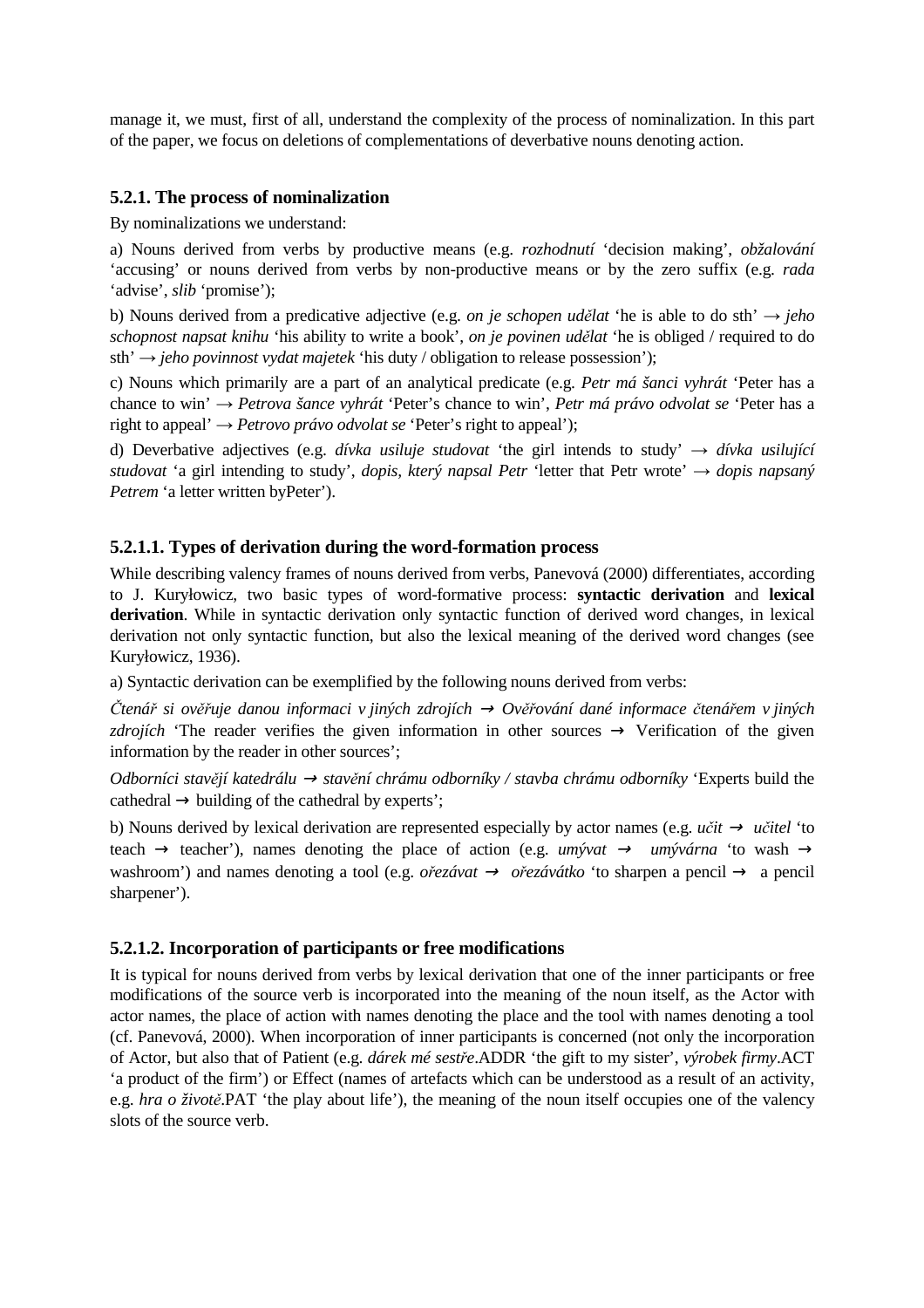#### **5.2.1.3. The process of substantivization**

The incorporation of participants can be accompanied also by the process of substantivization. While the noun with an incorporated participant can keep other participants from the valency frame of the source verb (cf. the examples in the section above) and loses only the incorporated one, during the process of substantivization the noun loses gradually all its participants (the syntactic function of the dependent expressed by a possessive pronoun / adjective changes from Actor (ACT) to Appurtenance (APP)).

So we can differ several stages with the same noun:

1) noun derived from verb by syntactic derivation: noun denoting action (cf. examples (12), (14), and (16))

2) noun derived from verb by lexical derivation:

- 2a) noun with an incorporated participant (cf. examples (15), (17), and (18))
- 2b) noun after the process of substantivization (cf. examples (13), (15), and (18)).

(12) *Psaní dopisu.*PAT *Petrem.*ACT *trvalo asi 3 hodiny*

- (12') 'Writing a letter.PAT by Peter.ACT took him about three hours'
- (13) *Petrovo.*APP *psaní leželo na stole*
- (13') 'Peter's.APP letter lay on the table'

(14) *Petrova.*ACT *výhra milionu.*PAT *šokovala celou rodinu*

- (14') 'Winning of one million.PAT crowns by Peter.ACT shocked the whole family'
- (15) *Petrova.*APP *výhra* č*inila milion korun*
- (15') 'Peter's.APP win was one million crowns'

(16) *Naše*.ACT *výplata dividend*.PAT *klient*ů*m*.ADDR

- (16') 'Our.ACT payment of dividends.PAT to clients.ADDR'
- (17) *Nemá na výplaty zam*ě*stnanc*ů*m*.ADDR
- (17') lit. '(He) has not for payment to employees.ADDR' ('He has no money for employee wages')
- (18) *To je moje*.APP *první výplata!*
- (18') 'This is my.APP first wage-packet!'

 These stages correspond to the particular meanings of the lexeme and express the transition of this lexical unit from a noun denoting action to a noun denoting substance.

#### **5.2.1.4. "Overload" of the valency frame of a nominalized (condensed) verbal structure**

Panevová (2000) presumes the "middle" position of particular types of deverbal nouns on the virtual axis: nouns derived from verbs by syntactic derivation (nouns denoting action) – nouns derived from verbs by lexical derivation (nouns denoting substance). Since the nominalized structure may get "overloaded", the partial process of substantivization, i.e. the weakening of "action usage", may be accompanied by a reduction of the number of slots in the valency frames in comparison with the frames assigned to the source verbs, although the respective noun still denotes action, e.g.:

(19) (*On*.ACT) *dokázal p*ř*íteli.*ADDR *svou nevinu.*PAT <sup>→</sup> *jeho.*ACT *d*ů*kaz neviny.*PAT *?p*ř*íteli.*ADDR (19') 'He.ACT proved his innocence.PAT to (his) friend.ADDR  $\rightarrow$  his.ACT proof of innocence.PAT ?to (his) friend.ADDR'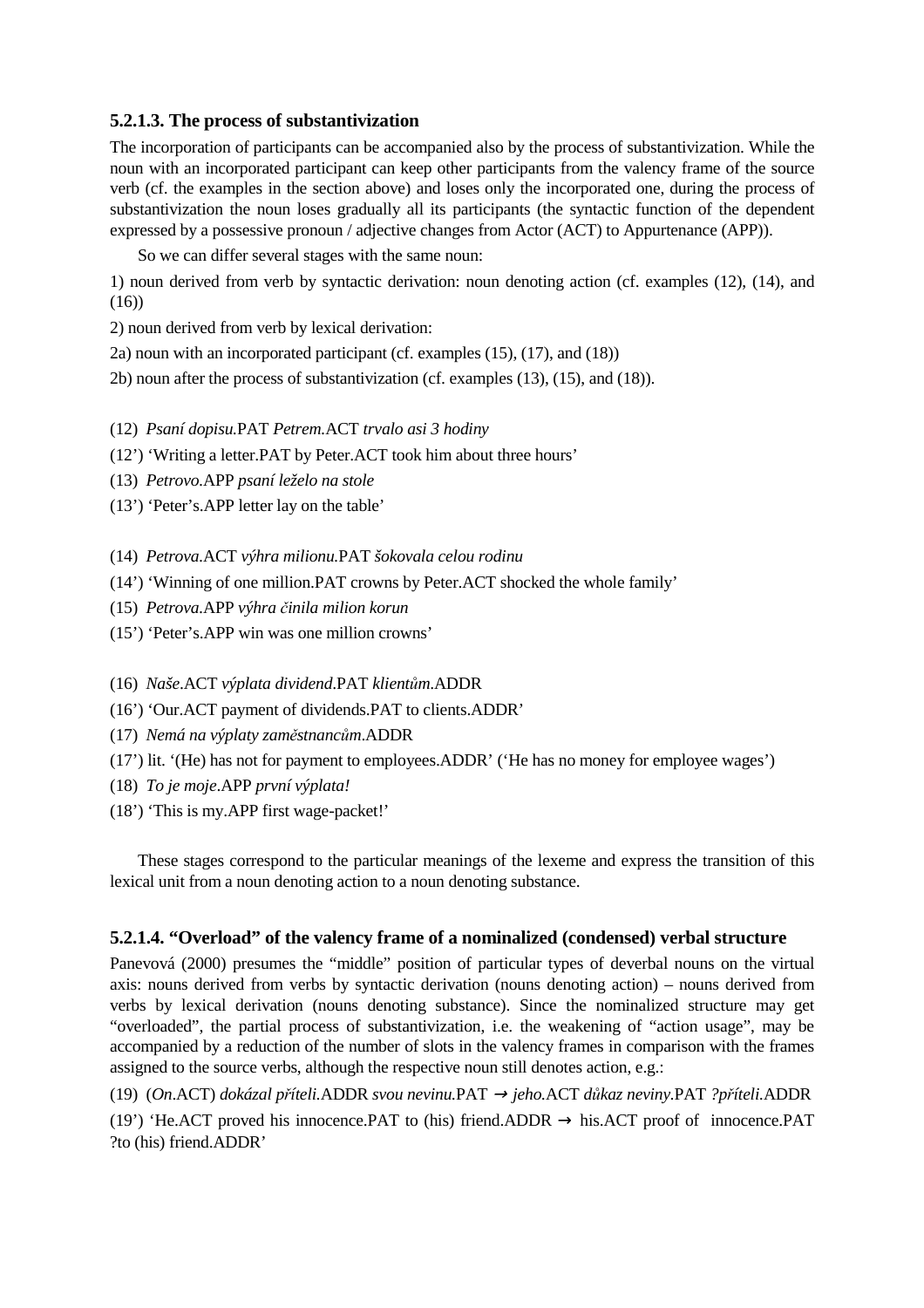## **5.2.2. Deletions of complementations of deverbative nouns with respect to the type of coreference**

It is already a very well-known fact that any of the participants of deverbative nouns can be omitted on the surface layer. It is typical for Czech sentences in newspaper articles that the writer uses a lot of deverbative nouns denoting action as the tool of condensation of information involved in the text. To exemplify that, let us present one paragraph from PDT:

(20) *Rozší*ř*ení na východ je podmínkou stability* (title)

(21) *Dánský ministr zahrani*č*í pro Lidové noviny* (subtitle)

(22) *Jedním z hlavních témat* ř*ady rozhovor*ů *dánského ministra zahrani*č*í Nielse Helvega Petersena v Praze byla krom*ě *bilaterálních vztah*ů *i sou*č*asná situace v Evropské unii.* 

(23) *Dánská cesta k p*ř*ijetí Maastrichtské smlouvy nebyla v*ů*bec snadná: první celonárodní hlasování smlouvu odmítlo.* 

(24) *Bylo zapot*ř*ebí* ř*ady m*ě*síc*ů *p*ř*esv*ě*d*č*ování, aby se v opakovaném hlasování Dánové nakonec t*ě*snou v*ě*tšinou vyjád*ř*ili pro Maastricht.* 

(20') 'Extension to the east is the condition for the stability'

(21') 'The Danish minister of foreign affairs for the newspaper "Lidové noviny"'

(22') 'One of the main topics during the series of discussions of the Danish minister of foreign affairs Nielse Helveg Petersen in Prague was, besides bilateral relations, also the contemporary situation in the European Union.'

(23') 'The Danish road to acceptance of "Maastricht agreement" was not easy at all: the first nationwide voting refused the agreement.'

(24') lit. 'It-was necessary many months of-persuading in-order-to Refl in repeated voting Danes in-theend by-slight majority expressed for Maastricht.'

('It was necessary to persuade  $\varnothing$  many months, so as, in the end, Danes during the repeated voting by a slight majority agreed with "Maastricht".')

 As we can see in above examples, deverbative nouns (e.g. *rozší*ř*ení* 'extension', *p*ř*esv*ě*d*č*ování*  'persuading', *hlasování* 'voting') are very often used without their participants, while author assumes the reader will understand connection between these deletions and their referent from the context. In the same vein as with verbs, we can differentiate the described types of deletions (cf. section 5.1 above) also with deverbative nouns. Considering specific properties of valency frames of nouns, deletions of complementations of nouns should be specified in comparison with those of verbs. We will inquire into these rather subtle differences analysing all participants together, taking into account again coreferential relations between the deleted node and its referent.

## **5.2.2.1. Transition from textual coreference to coreferential relations without a concrete antecedent**

Considering specific and limited properties of surface expression of valency slots of deverbative nouns, the first criterion important for distinction of particular types of deletions with verbs – the typical surface realization of a construction with the respective type of deletion – yields the same results with all participants. The only typical realization of deletions with nouns is the zero position.

 For the distinction between deletions with the newly introduced lemma *Unsp* (cf. example (24)) and the cases of General Participant (cf. examples (25) and (26)) the possibility of delimitation of the referent is still very important.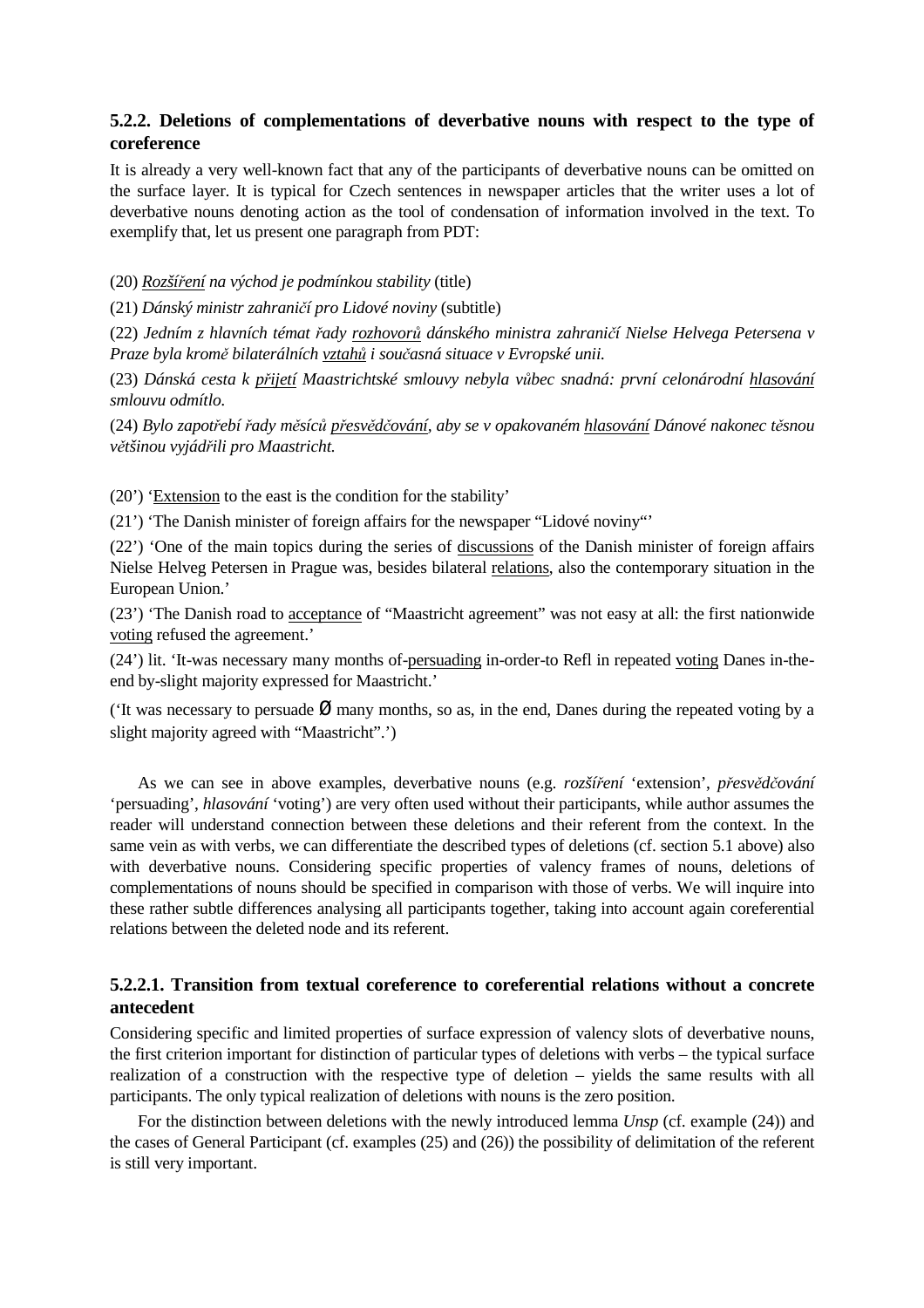It is typical for sentences illustrating General Participants with nouns that the zero positions refer to all possible Actors, Patients or Addressees; these nouns are used generally, e.g.:

- (25) *Tento tuk je vhodný na pe*č*ení Gen.*ACT *Gen.*PAT
- (25') 'This fat is good for baking'
- (26) *P*ř*i va*ř*ení Gen.*ACT *Gen*.PAT *je t*ř*eba zapnout také digesto*ř
- (26') 'During cooking it is necessary to switch on also the fume chamber'

 As was shown in the newspaper article in the section 5.2.2 above, many deverbative nouns are used without their complementations. To understand the connection between the zero position and its referent we must search into the context. We can exactly indicate the referent in case of the actual deletion, as in (20). It is clear from the context that "*rozší*ř*ení Evropské unie.*ACT" 'extension of the European Union.ACT' is concerned. So the node with the pronominal lemma should be restored and the attribute COREF gets the lemma "unie".

- (20) *Rozší*ř*ení na východ je podmínkou stability*
- (20') 'Extension to the east is the condition for the stability'

 However, with most of the nouns the referent can be only partly delimited from the context, so we propose to mark the restored nodes with the lemma *Unsp*:

(24) *Bylo zapot*ř*ebí* ř*ady m*ě*síc*ů *p*ř*esv*ě*d*č*ování, aby se v opakovaném hlasování Dánové nakonec t*ě*snou v*ě*tšinou vyjád*ř*ili pro Maastricht.* 

(24') lit. 'It-was necessary many months of-persuading in-order-to Refl in repeated voting Danes in-theend by-slight majority expressed for Maastricht.'

('It was necessary to persuade  $\emptyset$  many months, so as, in the end, Danes during the repeated voting by a slight majority agreed with "Maastricht".')

 It seems to be obvious that Danes are the referent of the Addressee of the noun *p*ř*esv*ě*d*č*ování*  'persuading'. We can guess from the context that they were being persuaded that it would be good to vote for the European Union, but we do not know this exactly. Also, we do not know, even not from the context, who was persuading Danes. Danish politicians could be referred by the ACT as persuading them, but again, we do not know it exactly. So, with the noun *p*ř*esv*ě*d*č*ování* 'persuading' we propose to restore two nodes for unspecified elements, *Unsp*.PAT and *Unsp*.ACT, and one node with the pronominal lemma *on* 'he' and the functor ADDR (the attribute COREF gets the lemma "*Danes*").

 In the given sentence one more deverbative noun is used without its complementations, the noun *hlasování* 'voting'. As for the Actor, we can guess from the context, that Danes voted, but, the adjective *celonárodní* 'nationwide' was used as the dependent of the noun *hlasování* 'voting' in the preceding sentence, so we do not know if the author wanted to say that "Danes voted" or "the whole nation voted". Therefore we propose to restore the node for Actor with the lemma *Unsp*. Similarly, we can understand from the context that the matter of the voting was the "*p*ř*ijetí Maastrichtské smlouvy*" 'acceptance of Maastricht agreement', but again, the author could want to say that "Danes voted for the European Union" - we do not know exactly since the pronoun has not been used. So we propose to restore also the node for Patient with the lemma *Unsp*.

 Since the process of substantivization (see section 5.2.1.3 above) can be partial, some deverbative nouns may have as their dependents not only their participants and free modifications but also some modifications typical for nouns denoting substance. When the dependent is expressed by an adjective and it is not any of the free modifications, it is not clear if the function of the dependent is a valency slot of the given noun or just the restrictive attribute. Therefore we propose to restore deleted participants of the given noun and to mark one of them (the one with possible connection to the attribute expressed by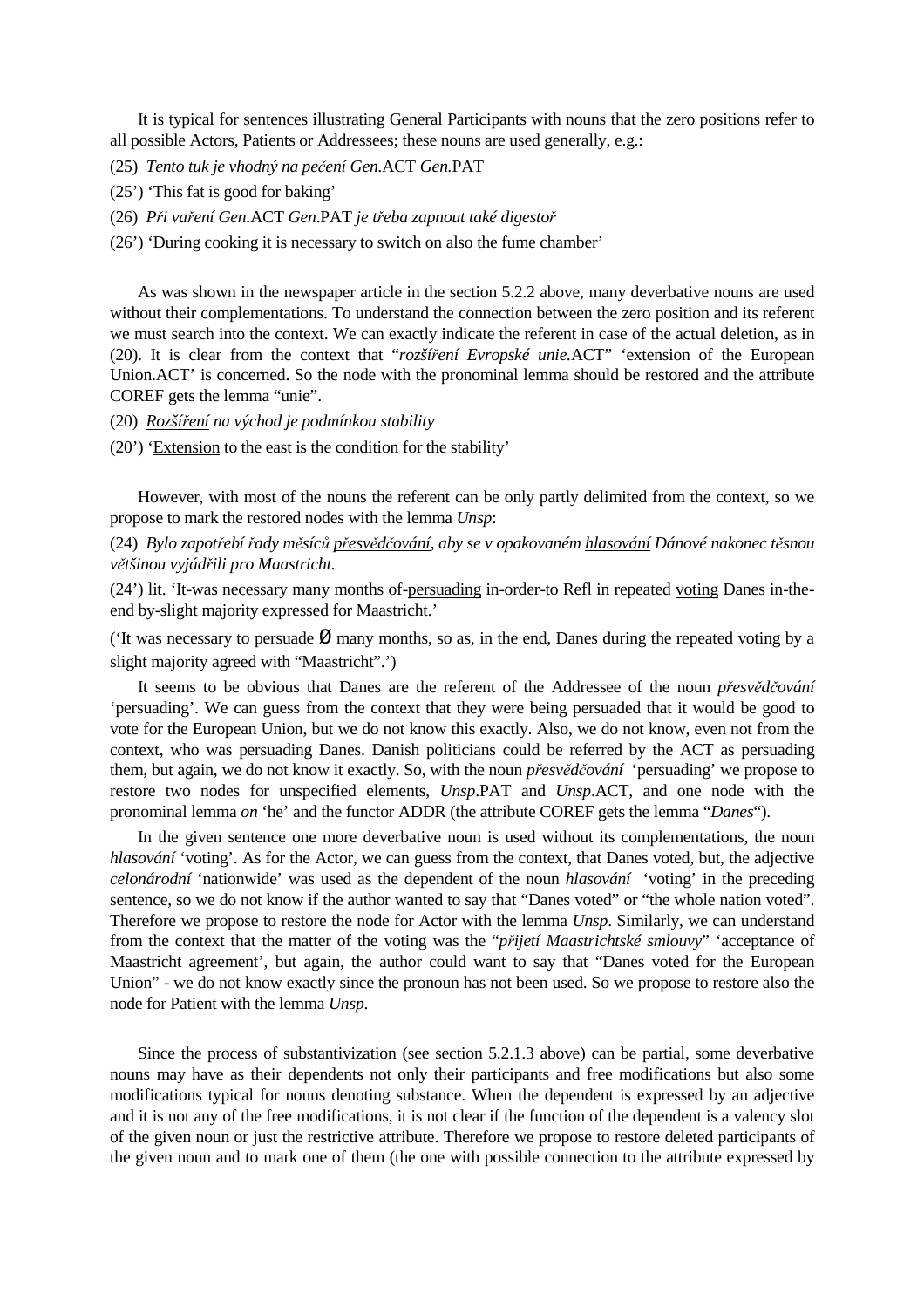the adjective) with the lemma *Unsp* (especially in case when no other participant of the given noun is expressed at the surface layer of the sentence), e.g.:

(27) *soudní rozhodnutí* 'judicial decision' *Unsp*.ACT

(28) *izraelsko-palestinská jednání* 'Israel-Palestine negotiations' *Unsp*.ACT, *Unsp*.ADDR

(29) č*lenská evidence* 'membership registration' *Unsp*.PAT.

#### **5.2.2.2. Grammatical coreference: Control with nominalizations**

Restoration of all obligatory members of valency frames of postverbal nouns in MC has brought also a lot of interesting examples concerning the cases of deletions with the grammatical coreference. In (30) there occurs two postverbal nouns (i.e. *slib* 'promise' and *omezení* 'reducing') the complementations of which have to be restored. While the two deleted participants of the noun *slib* 'promise', (i.e. nodes for the Actor and the Addressee) represent types of deletion described in the preceding section, the relation between the restored node for the Actor of the noun *omezení* 'reducing' and its antecedent (i.e. the Actor of the noun *slib* 'promise') can be classified as a case of the grammatical coreference.

(30) *Každý vystavovatel musel letos podepsat slib omezení hluku.*

(30') 'This year, every exhibitor had to sign the promise of reducing of noise.'

 In the present section we concentrate on nodes which are omitted due to the phenomenon usually called grammatical control with regard to their respective anaphoric relations (cf. Panevová, Řezníčková, and Urešová, 2002). In particular, we extend the notion of control to nominalization and demonstrate how this relation is captured in PDT.

 In FGD, on the underlying or tectogrammatical level, control is a relation of an obligatory or an optional referential identity between a *controller* (antecedent) and a *controllee* (empty subject of the nonfinite complement (= *controlled item*)). The controller is one of the participants in the valency frame of the governing verb (Actor (ACT), Addressee (ADDR), or Patient (PAT)). The controlled item functions also as a filler of a dependency slot in the valency frame of the governing verb, being labeled as Patient or Actor. The empty subject of the controlled item may have the function of different dependency relations to its head word (the infinitive): Actor, or, with passivization of the controlled item, Addressee or Patient (cf. Koktová, 1992).

#### **5.2.2.2.1. Classification of verbs of control with controlled infinitive**

Panevová and Koktová classify the verbs of control according to the type of its valency frame and to the functions of the controlled infinitive and the controller in the valency frame of the verb of control (see Panevová 1986, 1996, and Koktová, 1992). According to this classification the following basic groups of verbs of control should be recognized (we leave out here some groups with rare types of verbs of control, e.g. verbs with the so-called Slavonic Accusative with Infinitive, e.g. *Vid*ě*l Karla p*ř*icházet* (lit. 'He saw Charles to-come')):

1. The controlled infinitive functions as Patient: three groups of verbs of control in Czech can be distinguished, namely verbs in the valency frame of which the controller is:

i) ACT (e.g. *Jan se bojí z*ů*stat doma sám* 'John is afraid to stay at home alone')

ii) ADDR (e.g. *Redaktor doporu*č*il autorovi provést n*ě*kolik zm*ě*n v textu* 'An editor recommended the author to make several changes in the text')

iii) ACT or ADDR (the verb *slíbit* 'promise' with the controller functioning as ACT: e.g. *Jan slíbil matce vrátit se dom*ů *p*ř*ed p*ů*lnocí* 'John promised his mother to return at home before midnight'; the same verb with the controller functioning as ADDR e.g. *Rodi*č*e slíbili d*ě*tem užít si prázdniny ve stanu u rybníka* (lit. 'The parents promised (their) children to enjoy the holidays in a tent by a lake')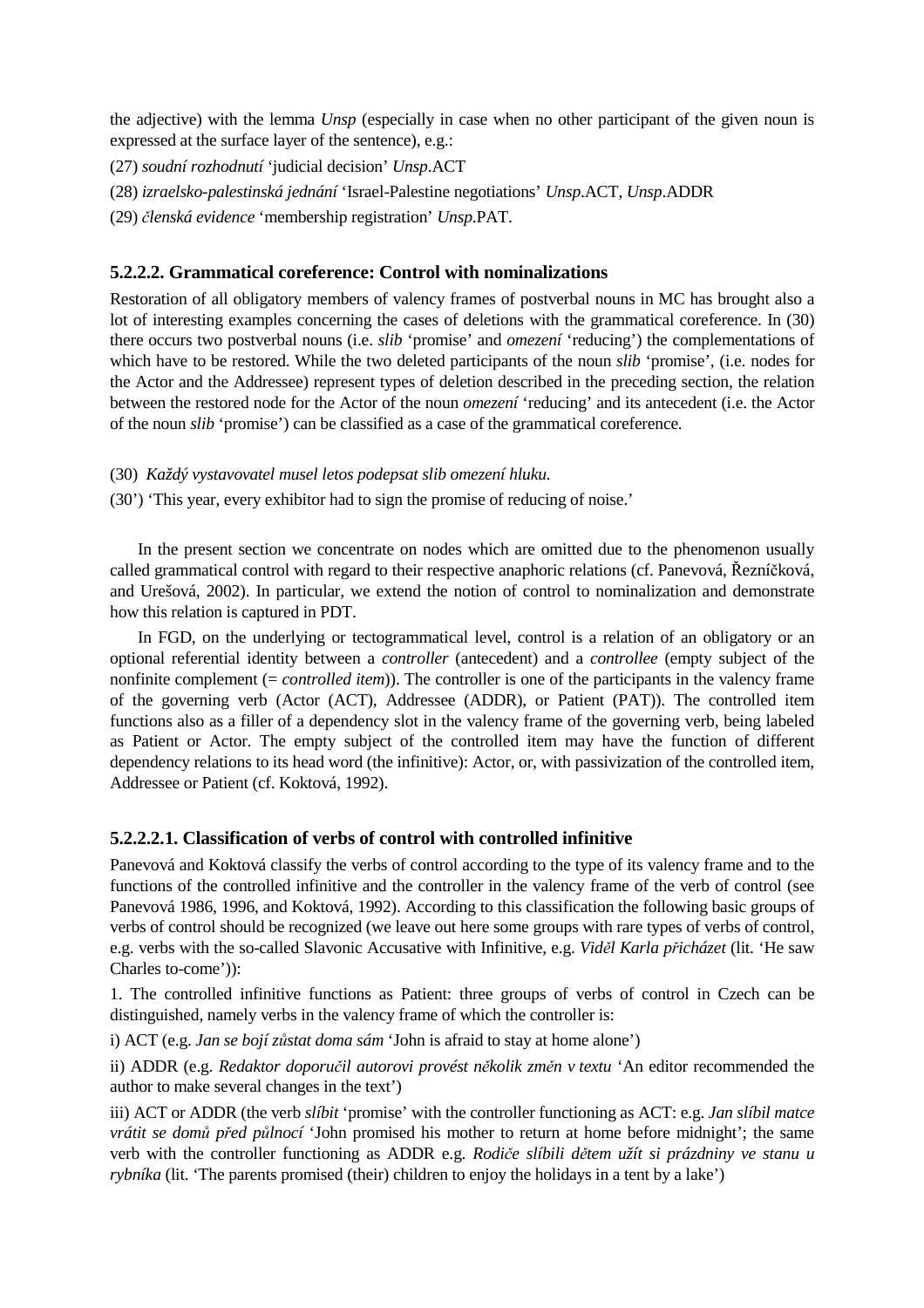2. The controlled infinitive functions as Actor: especially the "predicate" of control (expressed by a copula with an evaluative or modal adjective) is taken into account (e.g. *Je snadné* č*íst tu knihu* 'It is easy to read the book')

3. The controlled infinitive can have also another function, as with raising (e.g. *Viktor se zdá být chytrý*  'Viktor seems to be clever') and the function of attribute (e.g. *Viktor nesmí propást šanci vyhrát* 'Viktor may not miss the occasion to win').

#### **5.2.2.2.2. Extension of verbs of control with "analytical predicates"**

The most typical verbs of control (belonging to the group (1)(i)) are the "phase verbs" (e.g. *za*č*ít* 'begin', *z*ů*stat* 'stay', *p*ř*estat* 'stop'). While describing the phenomenon of control, it seems to be necessary to take into account also more or less synonymous verbs cooccurring with pure modal verbs (the latter are analysed as values of a grammateme in the TGTSs). This position is occupied not only by "modal verbs in the wider sense" (*um*ě*t* 'be able', *dovést* 'know how to do sth', *dokázat* 'manage', *zdráhat se*  'hesitate', *odmítat* 'refuse' etc.) but also by "analytical predicates" with a modal meaning (the verb *mít*  'have' plus a certain noun, e.g. *mít schopnost* (lit. 'have an ability'), *dar* (lit. 'have a gift / talent'), *pot*ř*ebu* 'have an urge to do sth', *p*ř*íležitost* 'have an opportunity', *šanci* 'have a chance'; the verb *být*  'be' plus a modal adjective, e.g. *být schopen* 'be able', *ochoten* 'be willing', *povinen* 'be obliged').

 Also some verbs from other semantic groups of verbs of control can be expressed by an analytical predicate. For example verbs expressing intent, e.g. *hodlat* 'intend', *snažit se* 'try', can be paraphrased by predicates *mít v úmyslu (úmysl), zám*ě*r* (lit. 'have an intention'), *mít v plánu (plán)* (lit. 'have a plan'), *mít tendenci* (lit. 'have a tendency') etc.; *být p*ř*ipraven* 'be ready', *odhodlán* 'be determined' etc. (they belong also to the group (1)(i)). Verbs expressing the meaning "*umožnit n*ě*komu ud*ě*lat n*ě*co*" 'make it possible for somebody to do something' can be paraphrased by analytical predicates *dát n*ě*komu šanci (p*ř*íležitost) ud*ě*lat n*ě*co* (lit. 'give somebody a chance (an opportunity) to do sth') (these verbs belong to the group  $(1)(ii)$ ).

#### **5.2.2.2.3. Types of nominalized constructions of control**

Panevová (1996) deals not only with controlled infinitive verb structures but also with certain types of nominalizations where the omission of an argument is also based on the control properties of the head (governing) word and must be interpreted as coreferentiality. The group of verbs that offer the possibility for controlled nominalization includes for example verbs such as *p*ř*isoudit* 'adjudge', *oso*č*it* 'accuse', *podezírat* 'suspect': *Paní podezírá komornou z krádeže st*ř*íbrných p*ř*íbor*ů 'The lady suspects the chamber-maid of the theft of silver covers'.

 Considering the possibility of a nominalization of both the governing as well as the dependent verb, we deal with four types of constructions of control:

1. The infinitive depends on a finite verb (e.g. *radil nechodit* 'he advised not to go', *slíbil napsat* 'he promised to write');

2. The infinitive depends on a nominalization of a finite verb (e.g. *rada nechodit* 'an advice not to come', *slib napsat* 'a promise to write');

3. The nominalization of the embedded verb depends on a finite verb (e.g. *obvinil n*ě*koho z vyvolání problému* 'he charged a person with a raising of a problem', *vyžadoval odpušt*ě*ní daní* 'he claimed exemption of the taxes');

4. The nominalization of the embedded verb depends on a nominalization of a finite verb (e.g. *obvin*ě*ní z vyvolání problému* 'an accusation of a raising of a problem', *snaha o podplacení* 'an attempt for corruption').

 However, it is necessary to say that not all groups of verbs of control mentioned in section 5.2.2.2.1 allow for their nominalization or for a nominalization of the controlled infinitive: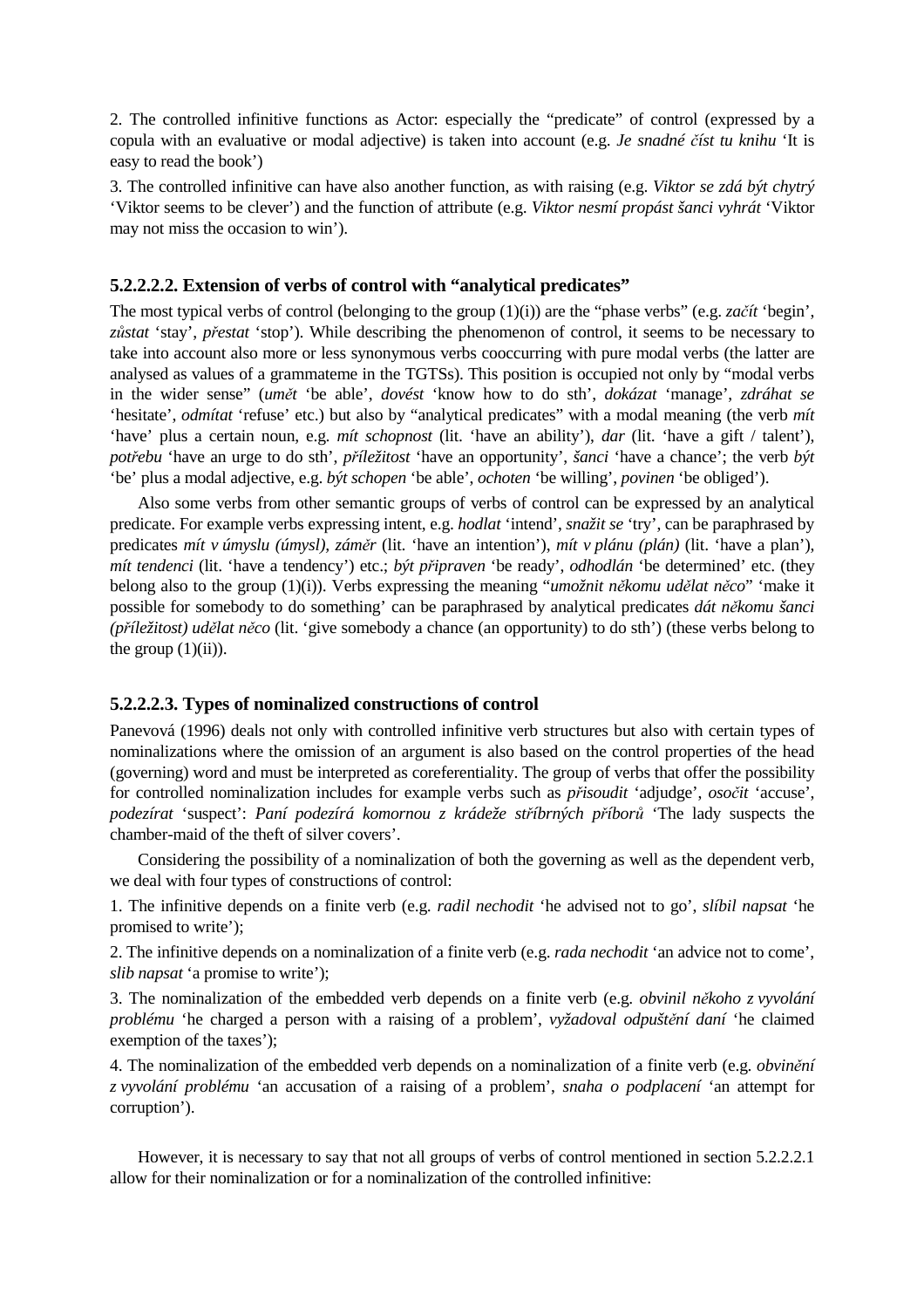Verbs of control from the groups (1)(i), (ii), (iii) and (2) may occur in all four types of constructions of control (e.g. verbs *slíbit* 'promise', *vyžadovat* 'require, claim', *snažit se* 'try': *slíbit napsat* 'to promise to write', *slib napsat* 'a promise to write', *slíbit napsání* 'to promise writing', *slib napsání* 'a promise of writing').

Verbs from the group (3) do not allow nominalization in constructions of control.

 Verbs such as *p*ř*isoudit* 'adjudge', *oso*č*it* 'accuse', *podezírat* 'suspect' may occur only in construction types (3) and (4) (e.g. *podezírat z krádeže* 'to suspect of theft', *podez*ř*ení z krádeže* 'a suspicion of theft', but \**podezírat krást* 'to suspect to steal', \**podez*ř*ení krást* 'a suspicion to steal').

 Some of the nouns derived from analytical predicates with the meaning of intent do not always express obligatory grammatical coreference, e.g. *nápad vydat knihu* 'an idea to publish a book' (cf. also Panevová, 1996).

#### **5.2.2.2.4. Coreferential relations in nominalized constructions of control**

Nominalized constructions retain those coreferential relations between the controller and the controllee which were realized in constructions with the corresponding verbs of control. Thus, e.g. the nominalized constructions of verbs from the group  $(1)(iii)$  mentioned in section 5.2.2.2.1 offer the possibility for the controller to be an Actor or an Addressee. These features are illustrated in the following examples:

1. Constructions in which the Actor of the governing postverbal noun and the Actor of the dependent noun (derived from the predicate expressed by a copula with an adjective) are identical:

(31) *jeho slib poslušnosti* 'his promise of obedience'

(derived from the construction *slíbil, že bude poslušný* 'he promised to be obedient')

 The controllee in the valency frame of the dependent noun (i.e. *poslušnost* 'obedience') gets the lemma *Cor* and the functor ACT. Its attributes for coreferential relations get the following values: COREF: *on* 'he', ANTEC: ACT.

2. Constructions in which the Actor of the dependent noun (derived from the predicate expressed by a copula with an adjective) is identical to the ADDR of the governing postverbal noun:

(32) *slib beztrestnosti* 'a promise of impunity'

(derived from the construction *slíbili mu, že bude beztrestný* 'they promised him to be exempt from punishment')

 The controllee in the valency frame of the dependent noun (i.e. *beztrestnost* 'impunity') gets the lemma *Cor* and the functor ACT. Its attributes for coreferential relations are filled in by the following values: COREF: *on* 'he', ANTEC: ADDR.

## **6. Conclusion**

The decision on the boundary lines between the different types of deletions linked to the choice among the lemmas of the restored nodes is not an easy task. Our strategy is to mark the difficult cases in a way that allows for their relatively simple identification and thus for preparing resources for further linguistic research. We believe that this solution offers a possibility of further linguistic inquiries into the issues of coreferential relations because it leaves a trace specifying the problematic cases.

#### **Acknowledgments**

Research for this paper was supported by the grant of the Czech Ministry of Education LN00A063.